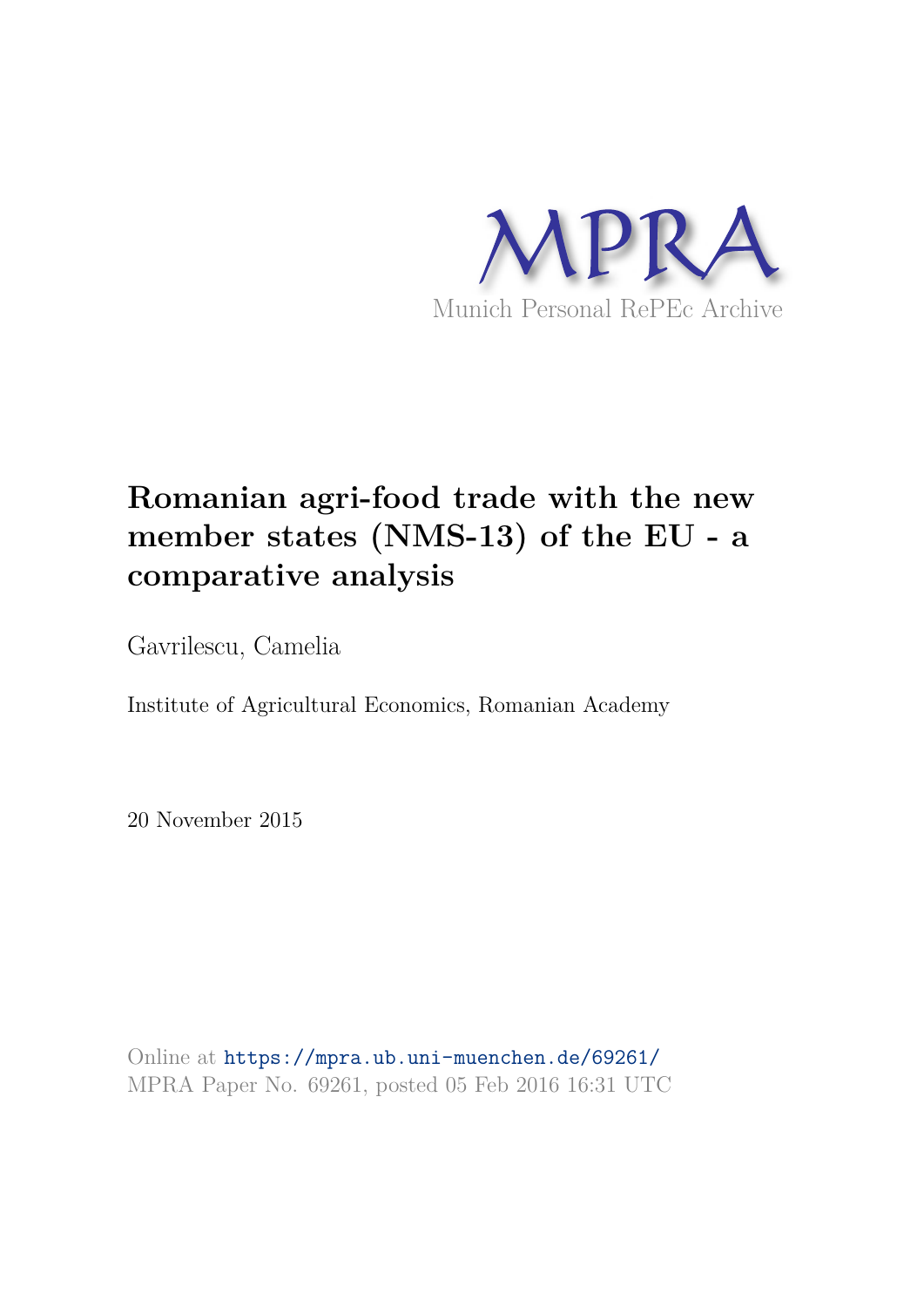# **ROMANIAN AGRI-FOOD TRADE WITH THE NEW MEMBER STATES (NMS-13) OF THE EU - A COMPARATIVE ANALYSIS**

## **GAVRILESCU CAMELIA<sup>1</sup>**

**Abstract:** *After joining CEFTA in 1997, Romania established a relatively stable group of partner countries for its agri-food trade. Several factors contributed to the stability in time of this group, firstly the existence or establishment of preferential trade agreements, the geographical proximity, and last, but not least, the historical traditions. The exit from CEFTA and the accession to the EU of some of the partner countries, then of Romania itself, changed only temporarily the trade flows, until everyone's adaptation to the "new rules of the game". Among the new Member States of the EU (NMS-13), the main trading partners for Romania were and are Hungary, Bulgaria and Poland. The paper is analyzing the evolution of the agri-food trade flows with these countries, in terms of value and composition of the exchanges.*

**Keywords:** *agri-food trade, CEFTA, NMS-13, Romania* 

 $\overline{a}$ 

#### **INTRODUCTION**

EU enlargement to 25, 27 and eventually to 28 Member States has had a significant positive influence in each country that newly joined the "club", as well as at the aggregate level of the European Union, and influenced also the world food markets. All new Member States recorded significant increases in their agri-food trade immediately after accession; EU increased its exports, thus consolidating its leading position in the global market. The New Member States (NMS) have contributed positively by increasing the volume of sold goods and negatively by adding their agrifood trade deficit, to the already existing negative trade balance of the Old Member States (OMS) (Torok and Jambor, 2012). After accession, in most NMS there was a similar trend of significant increase in their agri-food trade (Gavrilescu, 2014).

## **MATERIAL AND METHODS**

International agri-food trade flows are analyzed, both intra- and extra community, for Romania and for the partner countries studied. They highlight the particular features of the Romanian agri-food trade are highlighted, as well as the similarities with the dynamics and structures of trade in the partner countries. The analysis was done on the dynamic trends (export, import, trade balance), focusing on the last 15 years. Comparative composition of the agri-food trade flows is analyzed as well by product group at 2 digit level in the Harmonised System (HS chapters 01-24).

# **RESULTS AND DISCUSSIONS**

In the last decade of the 20th century, while covering the transition period from a centrally planned to a market economy, Romania has faced an economic and systemic crisis, which it has managed to overcome in the year 2000 only. The fractures and disfunctionalities occurred in the agri-food chains as a result of changes in the ownership regime and in economic mechanisms were reflected in the insufficient capacity to cover the domestic demand (in quantity and quality terms) and in a low competitiveness of Romanian agri-food products on international markets. Therefore, during this 10-year period (1990-1999), the Romanian international agri-food trade showed permanently a negative balance, with modest values for both export (below EUR 570 million) and import (under EUR 900 million ) (figure 1). The year 2000 marks the exit from the "transition"

<sup>&</sup>lt;sup>1</sup> Dr. Camelia Gavrilescu, senior researcher, Institute of Agricultural Economics, Romanian Academy, e-mail: cami\_gavrilescu@yahoo.com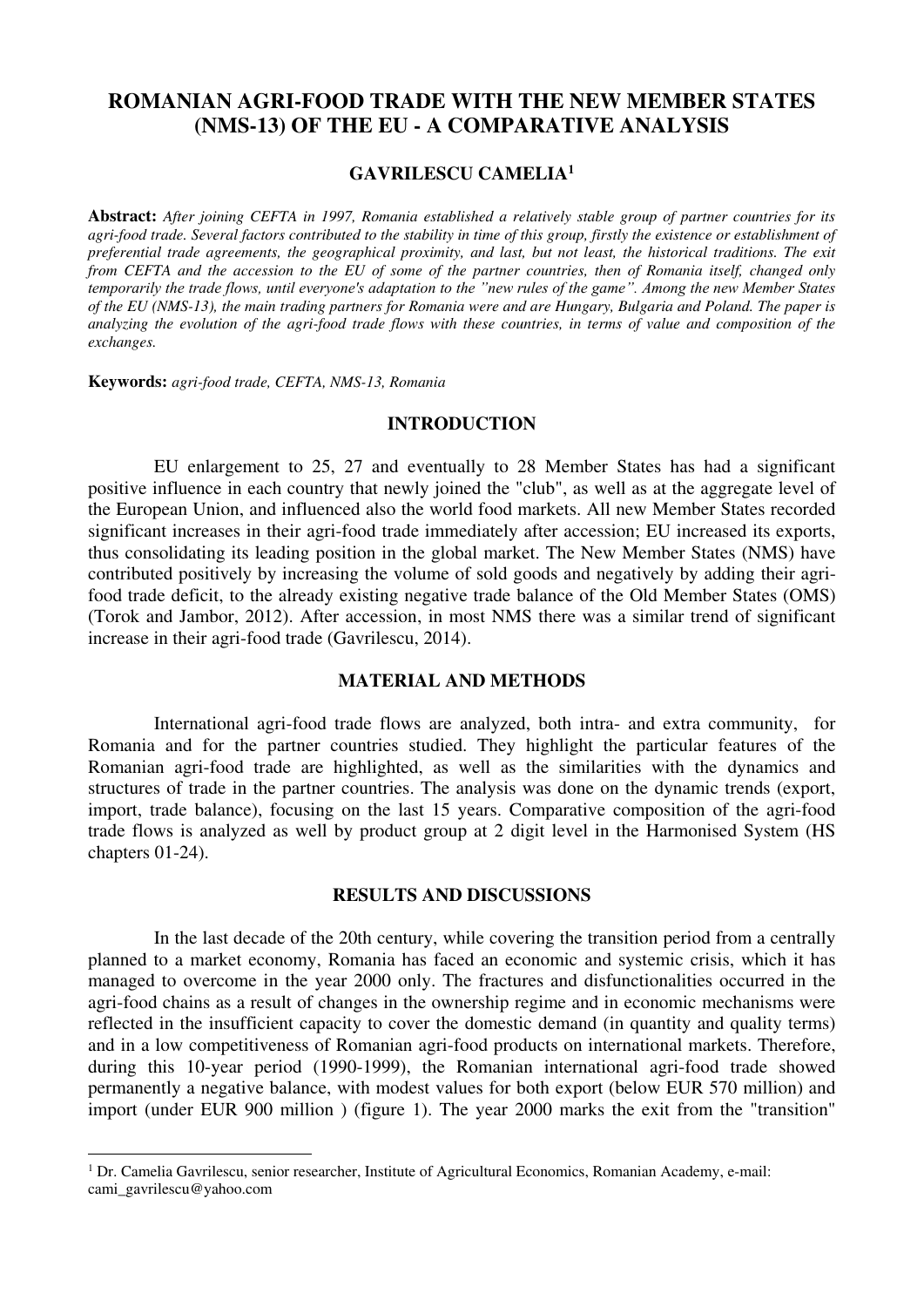crisis and the entry into a period of economic development that overlaps the pre-accession to the EU. By 2006 (the last before EU accession), exports doubled, the value of imports multiplied 2.4 times and the agri-food trade deficit increased 2.5 times.

During this period, Romania joined CEFTA, which has been a good training field for the capacity of the economy to evolve in an international market with very few protection barriers, and to evaluate its competitveness in comparison with partner countries.





*Source: author's calculations using Eurostat data*

After the conclusion of the Uruguay Round Agreement on Agriculture (in 1994) and the establishment of the World Trade Organization (in 1995), Romania negotiated a developing country status and hence, very high tariff bindings for agri-food products. In 1997, however, when it joined CEFTA, Romania was obliged to massively reduce the level of protection on imports, and hence had to face strong competition from other partners, especially from Hungary, which was the only country of the Visegrad group that had a positive agri-food balance, both overall balance and that within CEFTA. Romanian export growth in CEFTA was facilitated by a substantial reduction of tariff barriers of other members, but even so, due to lower competitiveness, the degree of market penetration on the partners'markets was lower than their market penetration in Romania. Anyway, Hungary and Poland were the most important destinations for Romanian exports. Increasing the share of exports to CEFTA under an increasing trend of total agri-food exports proves a concentration of export flows to these destinations.

On the other hand, in the general increase of the Romanian agri-food exports one could identify as well the positive influence of the EU Association Agreement (effective since 1995) which offered Romania trade facilities – in fact the possibility to penetrate the EU market at very low (preferential) import duties.

At that particular moment, the Hungarian and Polish agri-food sectors were better developed and more efficient than the Romanian one; as such, their products, cheaper and often better quality, largely entered the Romanian market, causing a strong upward trend in imports. After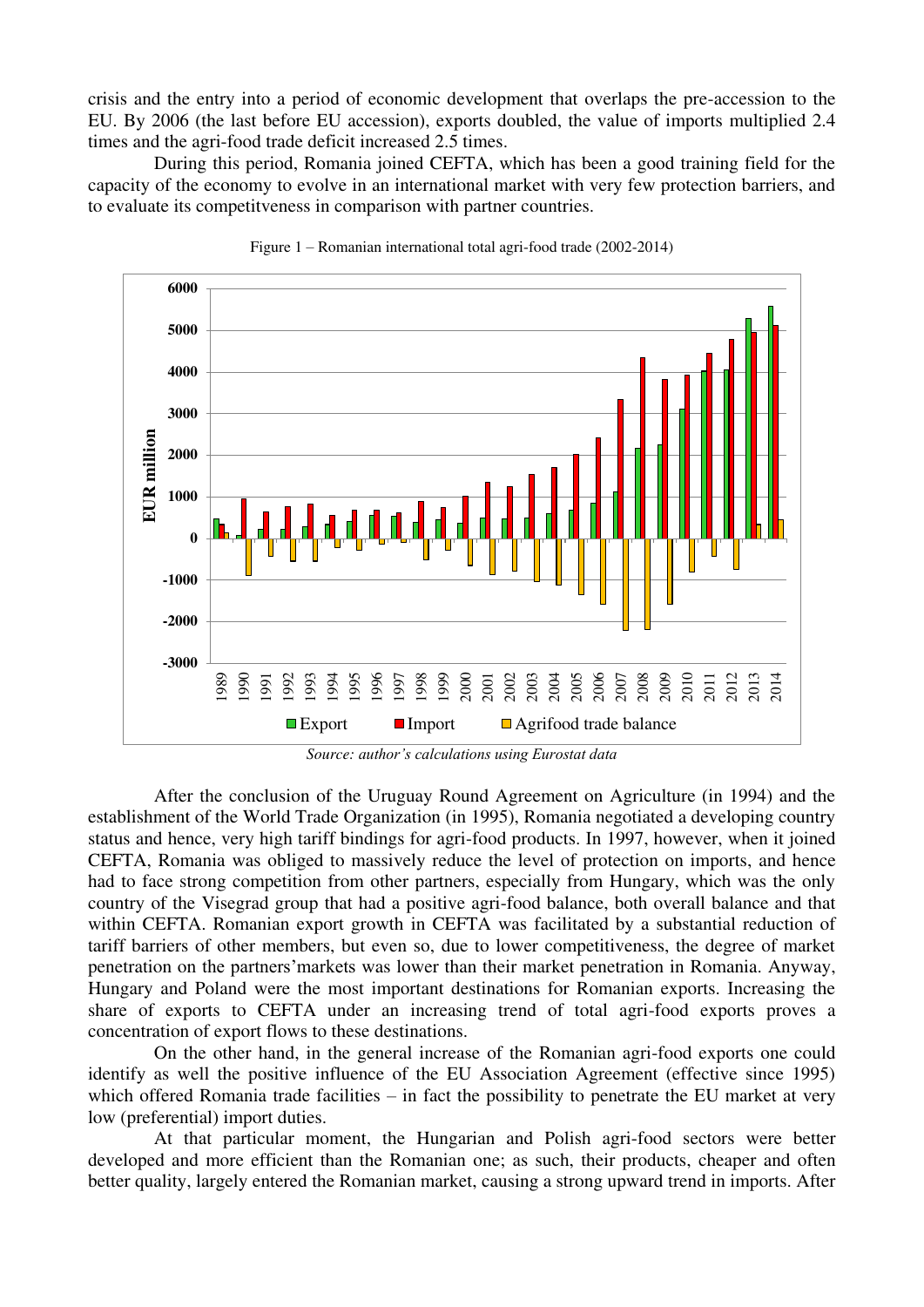joining CEFTA in 1999, Bulgaria became a very important trade partner for Romania: the share of imports originating from Bulgaria in the total import value coming from CEFTA increased over time; at the same time Romanian exports entered the Bulgarian market and increased in absolute and relative terms after 2001 (table 1).

|                                         | 1998   | 1999  | 2000  | 2001  | 2002  | 2003  |  |  |  |  |  |
|-----------------------------------------|--------|-------|-------|-------|-------|-------|--|--|--|--|--|
| Export destinations $(\% )$             |        |       |       |       |       |       |  |  |  |  |  |
| Bulgaria                                | $0.0*$ | 14.9  | 14.6  | 10.5  | 11.2  | 18.0  |  |  |  |  |  |
| Czech Republic                          | 3.8    | 3.6   | 3.2   | 5.0   | 6.8   | 8.2   |  |  |  |  |  |
| Hungary                                 | 67.0   | 40.1  | 53.6  | 55.8  | 54.9  | 40.3  |  |  |  |  |  |
| Poland                                  | 12.4   | 32.6  | 19.5  | 19.7  | 18.3  | 22.1  |  |  |  |  |  |
| Slovakia                                | 2.2    | 0.9   | 4.3   | 4.1   | 2.6   | 5.6   |  |  |  |  |  |
| Slovenia                                | 14.6   | 7.9   | 4.7   | 4.9   | 6.1   | 5.7   |  |  |  |  |  |
| <b>Total CEFTA</b>                      | 100.0  | 100.0 | 100.0 | 100.0 | 100.0 | 100.0 |  |  |  |  |  |
| Share of CEFTA in total exports $(\%)$  | 5.4    | 9.5   | 15.1  | 14.4  | 12.6  | 19.1  |  |  |  |  |  |
| Import origins $(\% )$                  |        |       |       |       |       |       |  |  |  |  |  |
| Bulgaria                                | $0.0*$ | 3.5   | 3.6   | 7.4   | 8.3   | 8.9   |  |  |  |  |  |
| Czech Republic                          | 8.5    | 6.9   | 5.2   | 6.7   | 8.2   | 7.9   |  |  |  |  |  |
| Hungary                                 | 71.7   | 65.5  | 69.8  | 63.9  | 52.8  | 54.1  |  |  |  |  |  |
| Poland                                  | 16.1   | 19.6  | 18.5  | 18.5  | 27.1  | 25.0  |  |  |  |  |  |
| Slovakia                                | 2.7    | 2.9   | 0.8   | 2.5   | 2.9   | 3.7   |  |  |  |  |  |
| Slovenia                                | 1.0    | 1.5   | 2.0   | 1.1   | 0.7   | 0.5   |  |  |  |  |  |
| <b>Total CEFTA</b>                      | 100.0  | 100.0 | 100.0 | 100.0 | 100.0 | 100.0 |  |  |  |  |  |
| Share of CEFTA in total imports $(\% )$ | 20.2   | 20.6  | 22.6  | 24.0  | 20.7  | 25.9  |  |  |  |  |  |

Table 1 – Romanian agri-food trade with CEFTA countries in 1998-2003

Note: Bulgaria joined CEFTA in 1999.

*Source: author's calculations using Eurostat data*

However, during the period it functioned, CEFTA facilitated the increase in trade flows among partner countries. In 2004, with the accession to the EU, Czech Republic, Poland, Hungary, Slovenia and Slovakia left CEFTA, but the trade relations were preserved, and the exchanges in agri-food goods continued on an upward trend, both for exports and imports especially.

In 2007, when Romania and Bulgaria joined the EU, they left as well CEFTA. The advantages of the presence in the Single Market, the significant support for agriculture coming from the CAP budget, together with the pre- and post-accession development programs, that took form of important investment in both production farms and in modern processing units, aligned to the EU quality standards, have resulted in spectacular growth of Romanian food exports (Gavrilescu and Voicilas, 2014). After two years of EU membership only, the export value was 2.5 times higher than in 2006, while in 2014 (8 years of membership), the export value climbed to EUR 5.6 billion, that is 6.53 times higher than in 2006.

After joining the EU, exports to ex-CEFTA countries increased sharply (figure 2), the maximum was reached in 2011 (EUR 936 million). In comparison with the base year 2006, the Romanian exports to Bulgaria multiplied 8.9 times, to Hungary 8.7 times, and to Poland 4 times.

Imports from these countries also recorded also significant jumps: from EUR 0.4 billion in 2006 to a peak of 1.83 billion in 2012.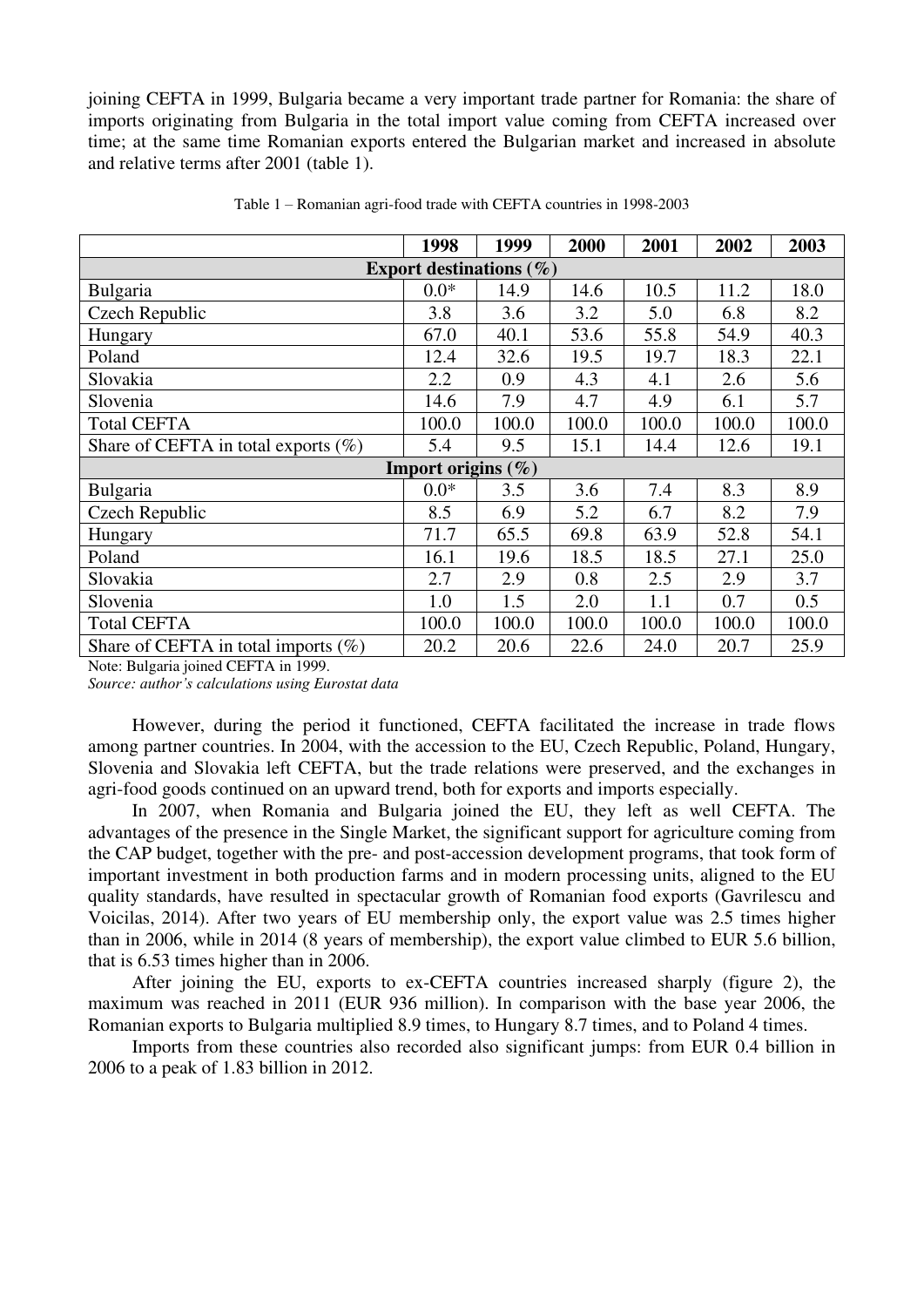



Note: Bulgaria, as Romania, remained CEFTA member until EU accession in 2007. *Source: author's calculations using Eurostat data*

 As a result, the Romanian trade deficit in realation to ex-CEFTA countries, which in the preaccession period not exceeded EUR 270 million, rose sharply to EUR 1.1 billion in 2008, falling gradually to EUR 722 million in 2012 and increasing again in 2013-2014 (table 2).

| Year | Bulgaria*      | Czech<br><b>Republic</b> | <b>Hungary</b> | <b>Poland</b> | <b>Slovakia</b> | <b>Slovenia</b> | <b>Total ex-</b><br><b>CEFTA</b> |
|------|----------------|--------------------------|----------------|---------------|-----------------|-----------------|----------------------------------|
| 2004 | $\overline{2}$ | $-22$                    | $-119$         | $-58$         | $-18$           | $-1$            | $-216$                           |
| 2005 | $\overline{3}$ | $-22$                    | $-116$         | $-91$         | $-14$           | $\overline{2}$  | $-238$                           |
| 2006 | 14             | $-37$                    | $-111$         | $-111$        | $-25$           | $\Omega$        | $-270$                           |
| 2007 | 6              | $-61$                    | $-415$         | $-175$        | $-39$           | $-1$            | $-685$                           |
| 2008 | $-103$         | $-66$                    | $-660$         | $-202$        | $-62$           | $-10$           | $-1102$                          |
| 2009 | $-99$          | $-76$                    | $-528$         | $-201$        | $-43$           | -4              | $-950$                           |
| 2010 | $-149$         | $-50$                    | $-441$         | $-200$        | $-25$           |                 | $-864$                           |
| 2011 | $-110$         | $-77$                    | $-300$         | $-249$        | 14              |                 | $-722$                           |
| 2012 | $-76$          | $-70$                    | $-557$         | $-286$        | -6              | 5               | $-990$                           |
| 2013 | $-74$          | $-68$                    | $-469$         | $-348$        | $-20$           | $\overline{5}$  | $-974$                           |
| 2014 | $-117$         | $-84$                    | $-414$         | $-372$        | $-16$           | 10 <sub>1</sub> | $-993$                           |

Table 2 – Agri-food trade balance with ex-CEFTA countries (EUR million)

Note: \*Bulgaria, as Romania, remained CEFTA member until EU accession in 2007. *Source: author's calculations using Eurostat data*

In trade with countries in this group, Romania recorded negative balances. Trade surplus (marked in yellow in table 2) occured in almost all years in relation to Slovenia only; otherwise, the balance was negative, with high levels of deficits in trade with Hungary and Poland. Since accession, in relation to Bulgaria a rather large trade deficit appeared as well.

In the post accession period, in the top Romanian intra-EU agri-food export destinations, Hungary and Bulgaria alternately took ranks 2 and 3, after Italy. Romanian total exports to ex-CEFTA group peaked in 2011 (EUR 936 million).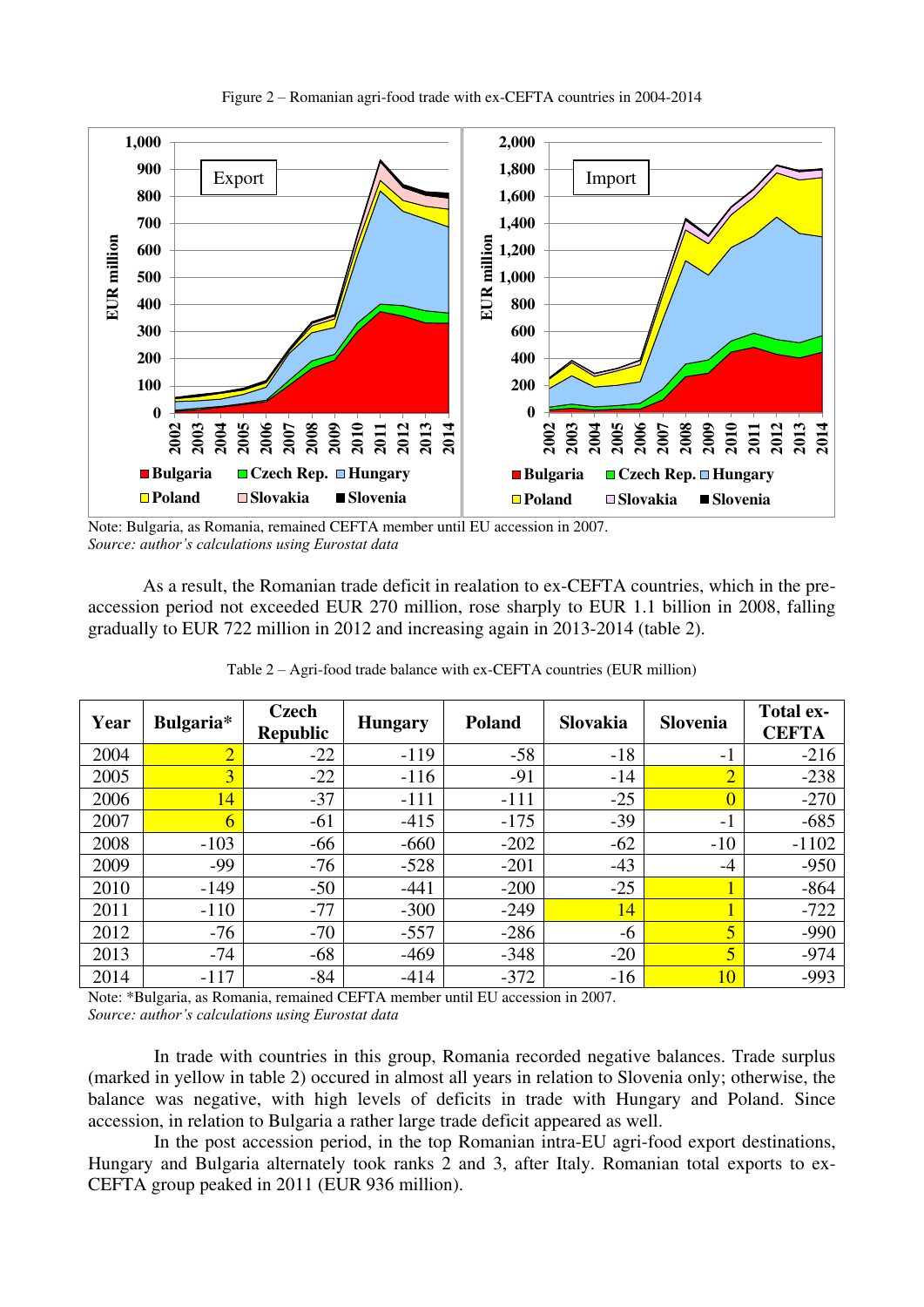In the ex-CEFTA group, Hungary is by far the most important trading partner (Gavrilescu, 2013). In the post-accession period, the total volume of trade with Hungary doubled, from EUR 623 million (in 2006) to EUR 1.25 billion (in 2012) (figure 3).



Figure 3 – Romanian agri-food trade with Hungary (1997-2014)

*Source: author's calculations using Eurostat data*

Imports from Hungary have increased greatly in the post-accession period, from EUR 159 million in 2006, to EUR 905 million in 2011. With the sole exception of 1998, the trade balance with Hungary has been consistently negative, with deficit peaks in 2008 and 2012, which amounted to about EUR 600 million.

Product structure analysis shows that Romania exported to Hungary mainly oilseeds, some processed products - edible oils and bakery & pastry products, as well as cereals (especially maize). From Hungary imports are mainly meat (2/3 pork and poultry 1/3), animal feed, livestock, milk and dairy products. Among imported live animals, first are piglets for commercial fattening units, because in Romania there are only very few pigs breeding farms, that are unable to meet domestic demand for piglets for fattening.

The evolution of agri-food trade between Romania and Bulgaria has probably the most spectacular aspect. During CEFTA, Romanian exports did not exceed EUR 10 million. On the other hand, after the accession, both exports and imports have skyrocketed: in 2011 exports were 8.9 times higher than in 2006 and 2012 imports were 15 times higher than the reference year 2006 (figure 4).

The balance was positive until Bulgaria's entry into CEFTA, then turned negative in 2000- 2003. In the pre-accession period Romania has managed to export more to Bulgaria, but the balance has deteriorated after accession, when massive growth of imports resulted in significant trade deficits.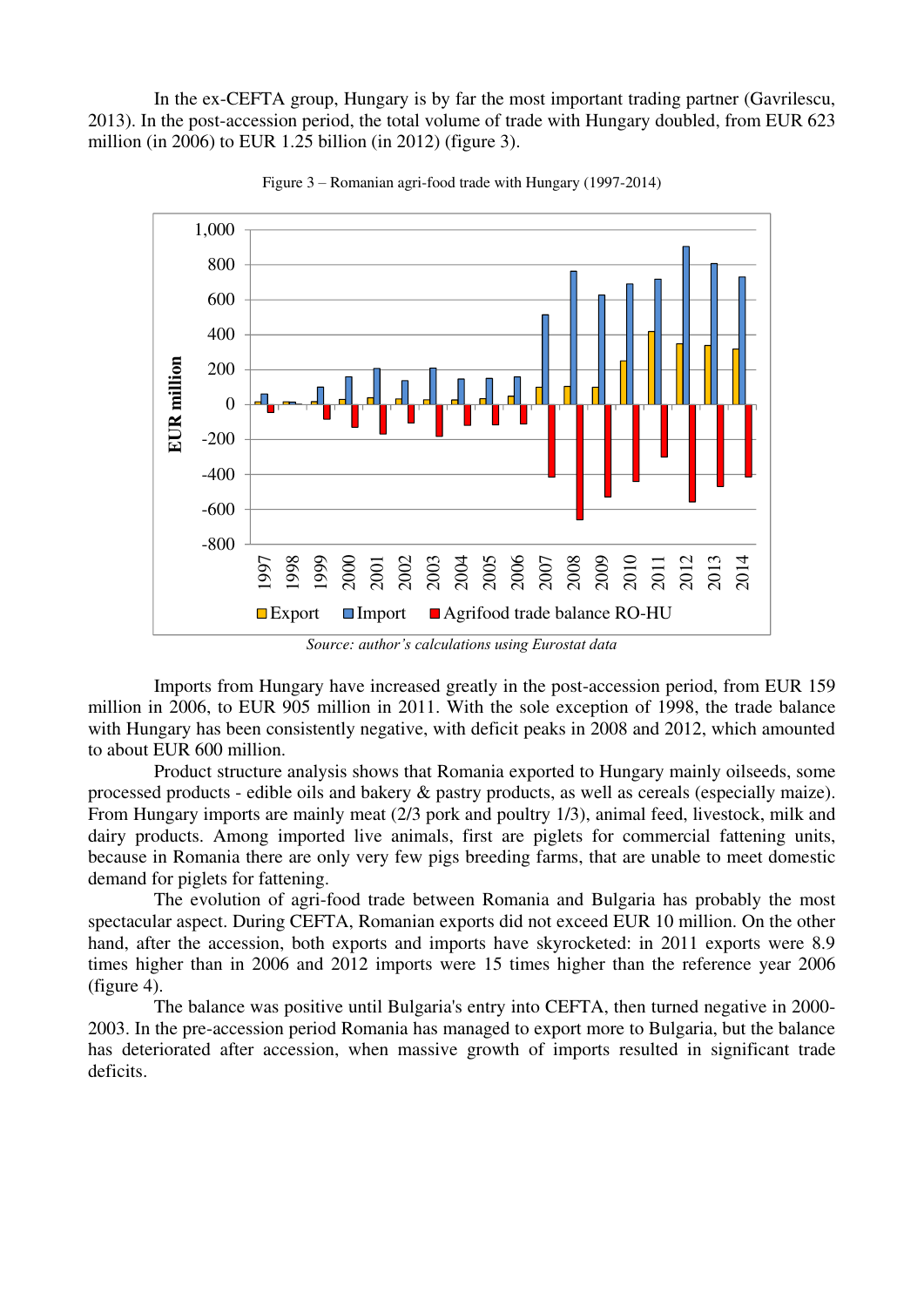

Figure 4 - Romanian agri-food trade with Bulgaria (1997-2014)

*Source: author's calculations using Eurostat data*

Romanian exports to Bulgaria consist mostly of animal feed, milk and dairy products, sugar, cereals and oilseeds, and from Bulgaria imports are cereals and oilseeds, coffee, tea, spices, bakery and pastry products.

Romania's trade with Poland is characterized by imports that have increased year by year, at a high pace after 2007, given that exports are very modest (figure 5).



Figure 5 - Romanian agri-food trade with Poland (1997-2014)

*Source: author's calculations using Eurostat data*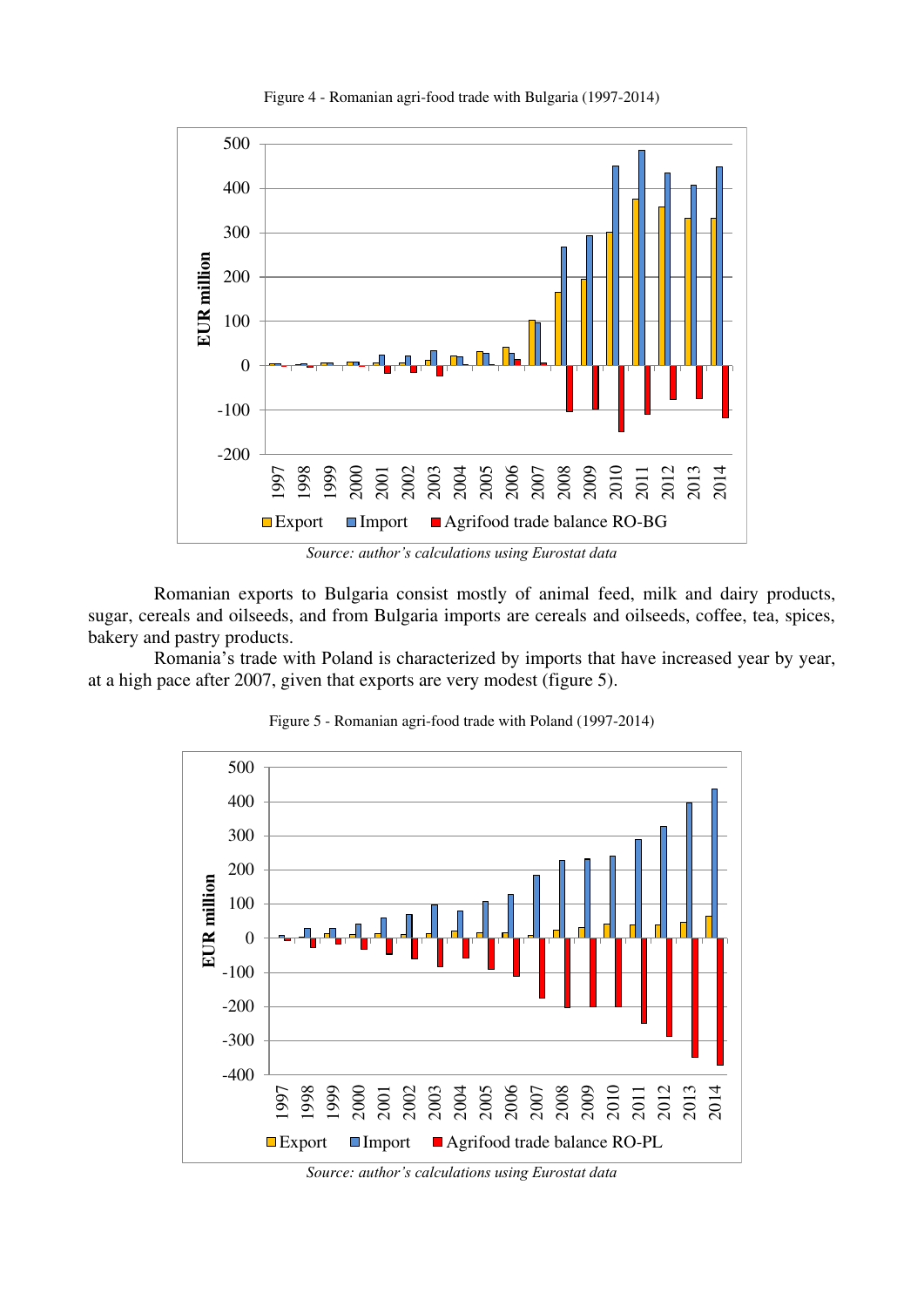The coverage of imports by exports ranged between 11-17% during 2007-2014. The polish food sector is among the best developed and most competitive of the New Member States. This may be one reason why romanian products came as little on the polish food market.

Romania is exporting to Poland tobacco and cigarettes, bakery and pastry products, equine meat and live cattle. Imports consist mainly of milk and dairy products, pork, prepared foods, cocoa and chocolate.

The result of these combined developments was for Romania a very dynamic trade balance: the first two years after accession, the deficit peaked: EUR -2.2 billion. Since the crisis, due to higher growth rate of exports, the trade deficit decreased almost continuously and very rapidly: in three years only it fell 5.2 times, from EUR -2.2 billion in 2008, down to EUR -423 million only in 2011. In 2013, Romania's agro-food trade balance became positive for the first time in the last two and half decades.

In compensation for disappointing developments in the agri-food trade with some of its main european partners (ex-CEFTA), Romania has shifted significantly its agri-food exports to destinations outside Europe, managing to offset the negative balances in trade relations with the most important new Member States.

Since 2010, Romania's extra-EU trade balance became positive, and since 2013 its value exceeded the deficit in intra-Community trade, and so Romania has become a net exporter of agricultural products again, and further efforts must be directed towards maintaining and strengthening that position in the coming years as well.

#### **CONCLUSIONS**

 Throughout the years, but especially during CEFTA (1997-2003), of the member countries of this free trade agreement, Hungary became an increasingly important trading partner for Romania; the next two partners (in terms of agri-food trade value) were Bulgaria and Poland.

 After accession, agri-food trade flows with ex-CEFTA countries multiplied several times on all destinations and origins.

 In the post-accession period, Hungary ranked among the top two export destinations, and is by far the first country of origin for the Romanian agri-food imports.

 Since the CEFTA period, Romania's trade Hungary, Bulgaria, Poland, Slovakia and Slovenia presented constantly significant deficits. This shows that the agri-food sectors of these countries were much better prepared than Romania to enter the Single Market.

 Current and future investments in modern farms and processing units will help improve Romania's position on international agri-food markets and will reduce the share of agricultural commodities (cereals, oilseeds, livestock), while increasing the share of processed products in exports, creating prerequisites for increasing overall Romanian agri-food trade competitiveness.

#### **BIBLIOGRAPHY**

- 1. Gavrilescu, C. (2013), *Recent trends in the Romanian agrifood trade with Hungary*, "Lucrări Ştiinţifice Management Agricol", Seria I, vol. XV(1), ISSN: 1453-1410, E-ISSN: 2069-2307, pag. 176-181; http://lsma.ro/index.php/lsma/article/view/329/87
- 2. Gavrilescu, C. (2014). *Evolution trends of the Romanian post-accession agrifood trade.* Ovidius University of Constanța Annals, Economic and Sciences Series, XIV (1), 119-124.
- 3. Gavrilescu, C. & Voicilaș, D.M. (2014). *Changes in the Romanian agri-food trade competitiveness in the postaccession period.* Management theory and studies for rural business and infrastructure development, 36(4), 823- 834, http://mts.asu.lt/mtsrbid/article/view/886.
- 4. Torok, A., Jambor, A. (2012). *Changes in agri-food trade of the New Member States since EU accession a quantitative approach* // Working paper, 2012 Conference, August 18–24, 2012, Foz do Iguacu, Brazil, Association of Agricultural http://ageconsearch.umn.edu/bitstream/125140/2/Torok\_Jambor\_IAAE\_final\_mod\_ag\_econ.pdf
- 5. \*\*\* (2010), *Agriculture in the European Union Statistical and economic information.* European Commission.